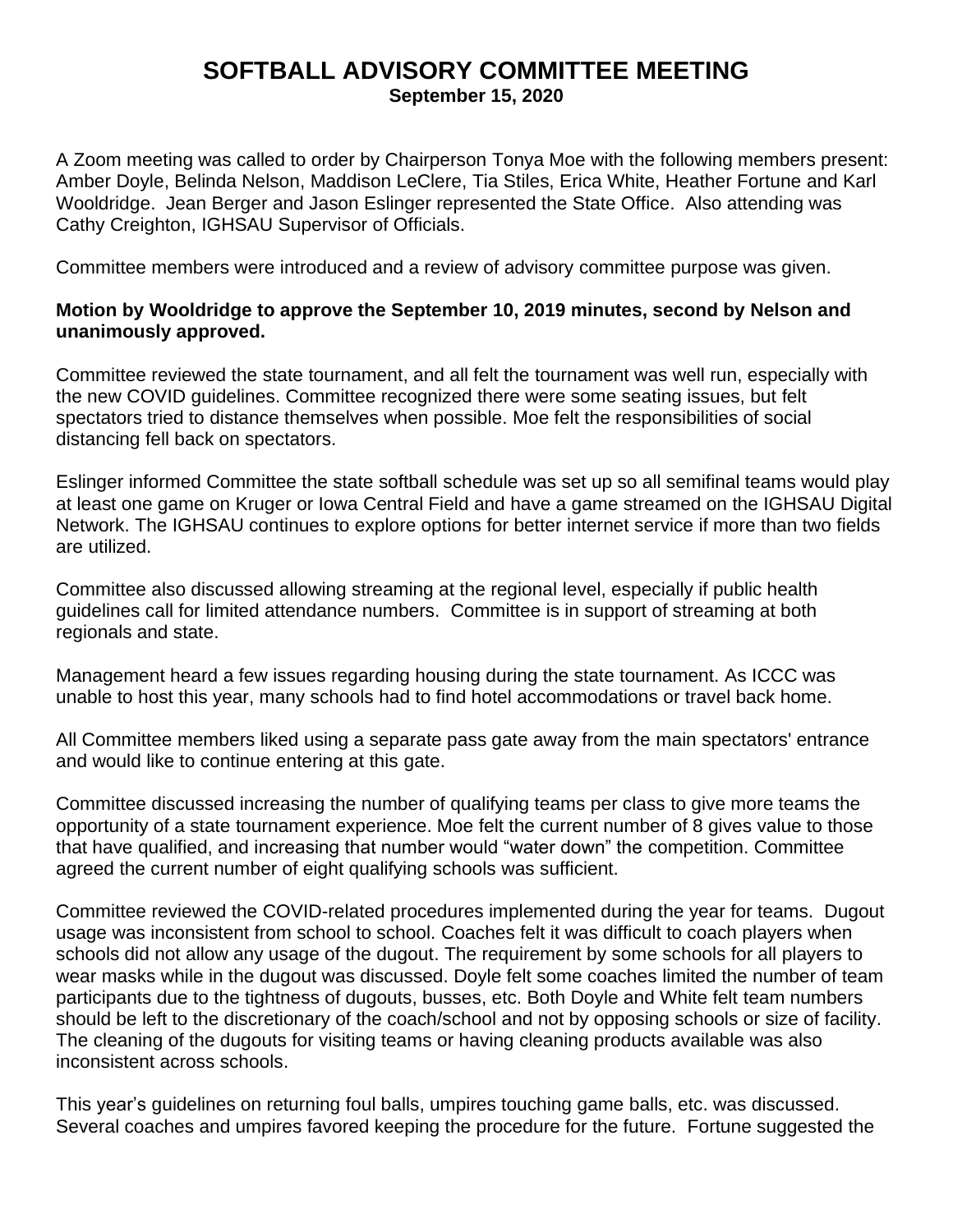return of the foul ball goes back in to the catcher for the umpire to review. "Game ready" balls should also be reiterated for coaches and umpires prior to the season.

Wooldridge asked Berger for a point of emphasis next year on proper usage of masks as some players have their mask hanging from their pockets when not in use.

Creighton informed Committee the NFHS rules committee met recently. A point of emphasis was the inspection of equipment and illegal bats. Creighton informed Committee her pre-season memorandum and rules meeting will emphasize the usage of the DP flex and obstruction/interference calls. Illegal pitches will continue to be emphasized and education produced for umpires.

Committee discussed the required marking of pitching chutes in order to help umpires determine if an illegal pitch occurred. Currently NFHS rules do not require the marking of a pitching chute. Nelson stated some umpires would like to see chutes marked as it would show where the pitcher's pivot foot lands. This would help both players and umpires. White feels overall pitching is difficult and marking a chute puts more restrictions on a pitcher. After lengthy discussion **motion by Wooldridge to implement an Iowa adaptation mandating a pitching chute be marked on the playing field. Doyle second and unanimously approved.** LeClere asked Management to provide a field diagram with required markings at the pre-season rules meeting and as a download for all schools.

Committee discussed the NFHS pitching rule regarding stepping back off the pitching rubber that was new to Iowa this season. Some coaches would like an Iowa adaptation to match the NCAA rule. The NCAA rule does not allow movement of the back foot once it is placed. Some coaches favor having the NFHS and NCAA rules line up so that pitchers are prepared for the next level. **Wooldridge motion to keep the current rule as is, White second and unanimously approved.**

Coaching attire was discussed, specifically flip flops and bucket hats, and the NFHS rule for coaches was reviewed. Management will make coaching attire and safety of attire a point of emphasis next year.

The use of softball crew cards vs. requiring umpires to sign the official scorebook was discussed. Nelson felt using crew cards was easier for coaches and helped in the evaluation process, but wondered if officials could use stickers/ink stamps as sometimes signed cards are illegible. Management will continue to encourage use of the cards and make them available on the IGHSAU website and are at clinics.

White asked for clarification on how post-season brackets are established and the possibility of not having conference teams playing each other in regional play. Coaches' involvement in the rankings of regional teams and in the process similar to baseball was also discussed. Eslinger informed Committee there are many variables when establishing pairings, including geography, rankings, strength of schedules, site availability and previous year's match-ups. Committee is generally in favor of current pairings process. Management offered to attend conference coaches' meetings to present the process of bracketing so coaches have a better understanding of the process utilized and information reviewed.

Committee discussed the current contact regulations for softball coaches. Coaches felt that their ability to teach skills to their players this past June without other sports' having access to their athletes was very beneficial. A summer sport has less of an off-season opportunity to develop players since all sports can work with their own athletes in the summer period. All concur more coaching contact would help grow the sport of softball through skill development. White feels it would be beneficial to be able to develop catchers prior to the season since that skilled position requires